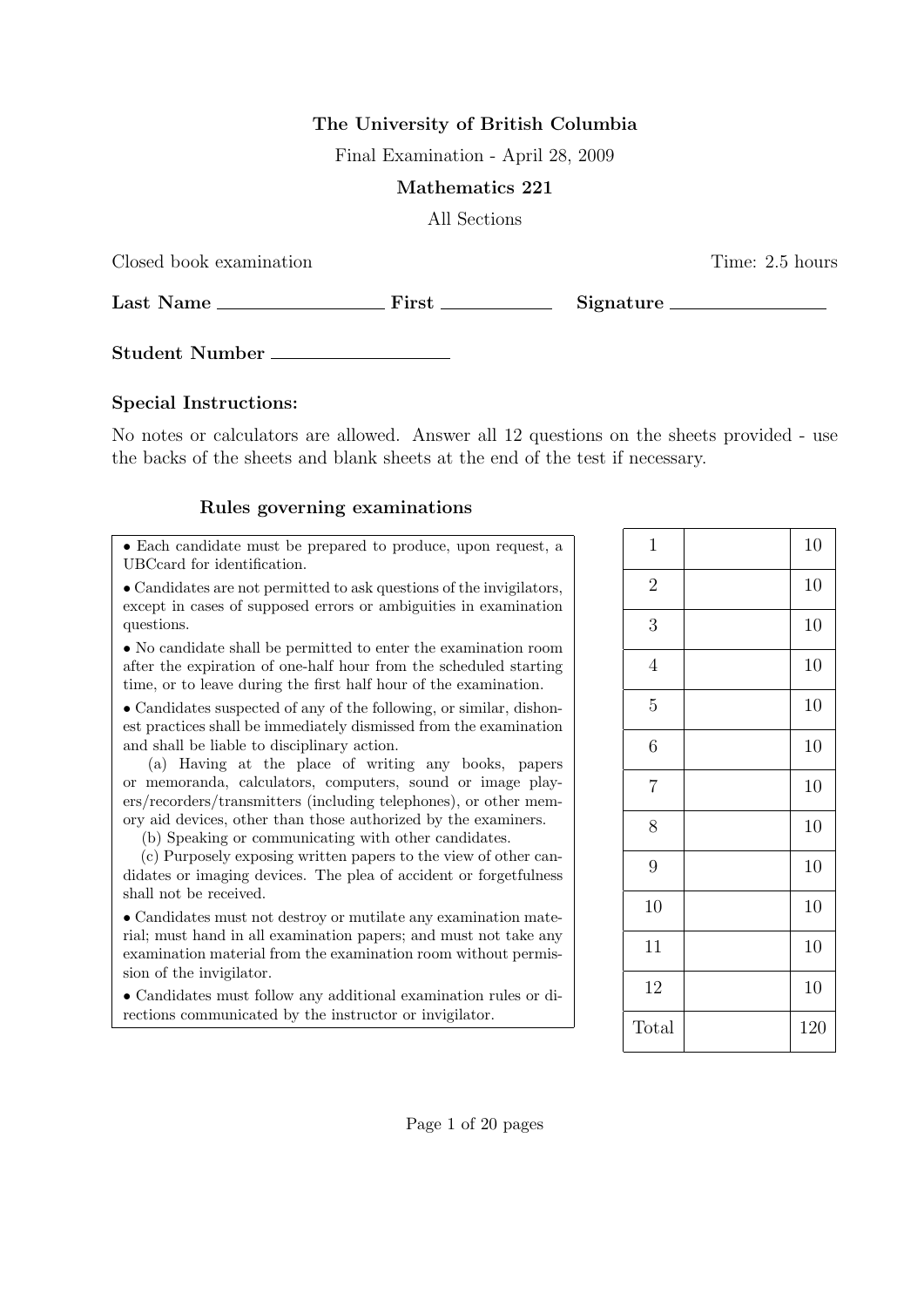PROBLEM 1. Find all values of  $c$  such that the system of equations below is consistent. For these values of c write the general solution of the system in the parametric vector form.

$$
\begin{array}{ccccccccc}\nx_1 & + & 4x_3 & - & 2x_4 & = & 1\\ \n-x_1 & + & x_2 & - & 7x_3 & + & 7x_4 & = & 2\\ \n2x_1 & + & 3x_2 & - & x_3 & + & cx_4 & = & 11\n\end{array}
$$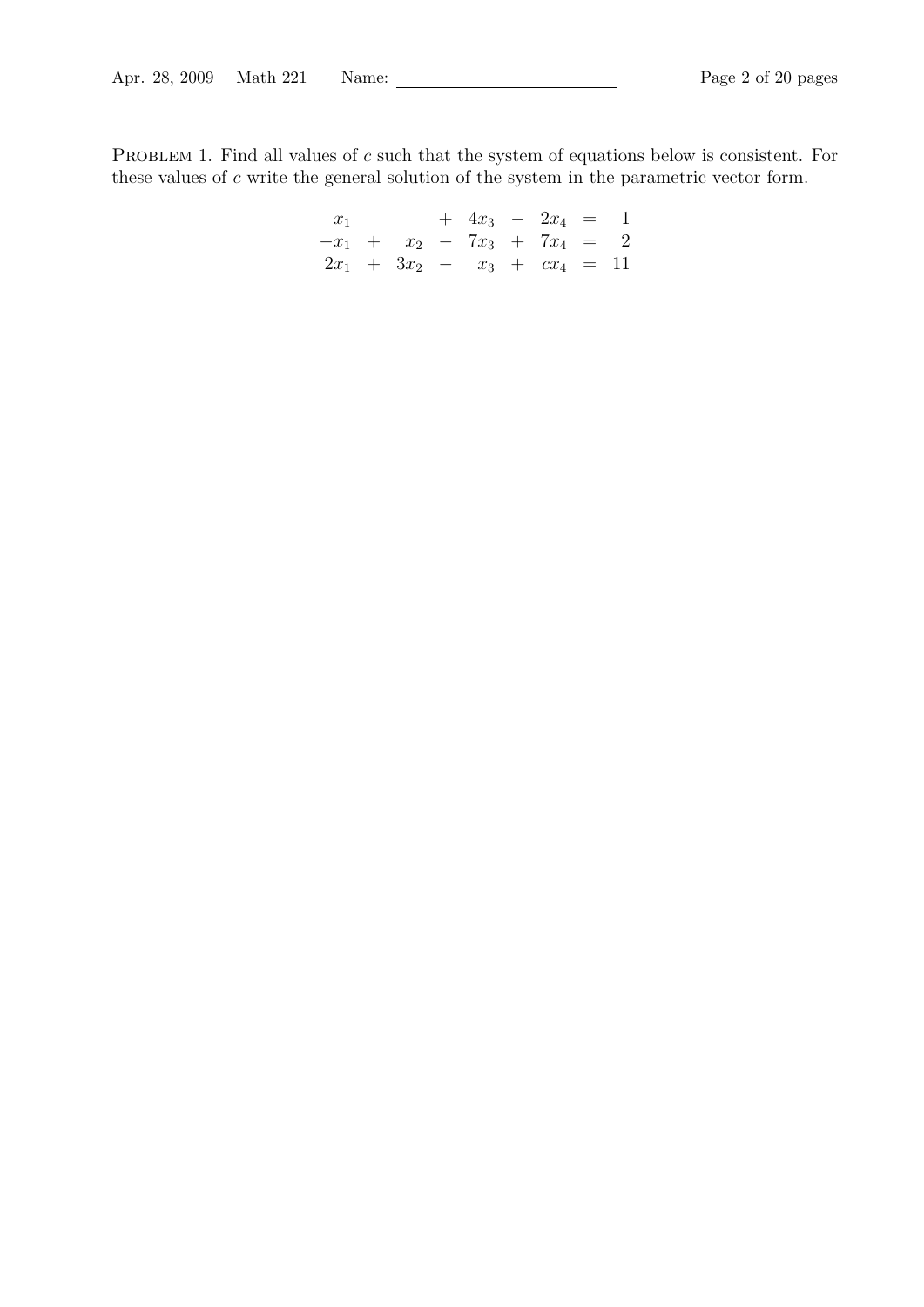PROBLEM 2. Compute the determinant of the matrix

$$
A = \begin{bmatrix} 1 & 1 & x & 1 \\ x & 1 & 1 & 1 \\ 1 & 1 & 1 & x \\ 1 & x & 1 & 1 \end{bmatrix}.
$$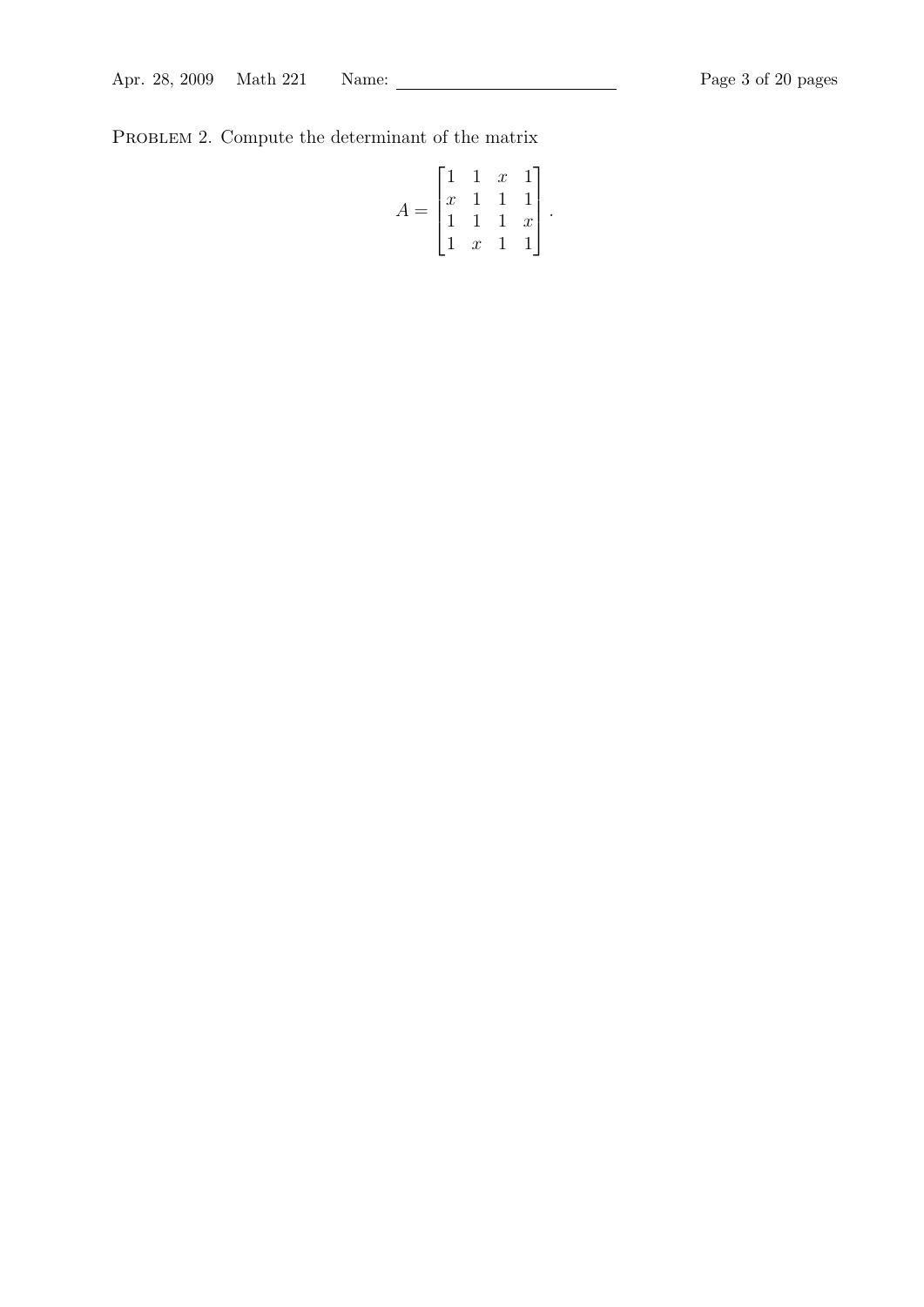PROBLEM 3. The population  $P(t)$  (in hundreds) of a colony of rabbits in year t is given in the table:

$$
\begin{array}{c|c|c|c|c|c|c|c|c} t & 0 & 2 & 4 & 6 \\ \hline P & 5 & 6 & 8 & 9 \\ \end{array}
$$

Find the equation  $P(t) = a + bt$  of the least squares line that best fits the data and use it to estimate the population at time  $t = 7$ .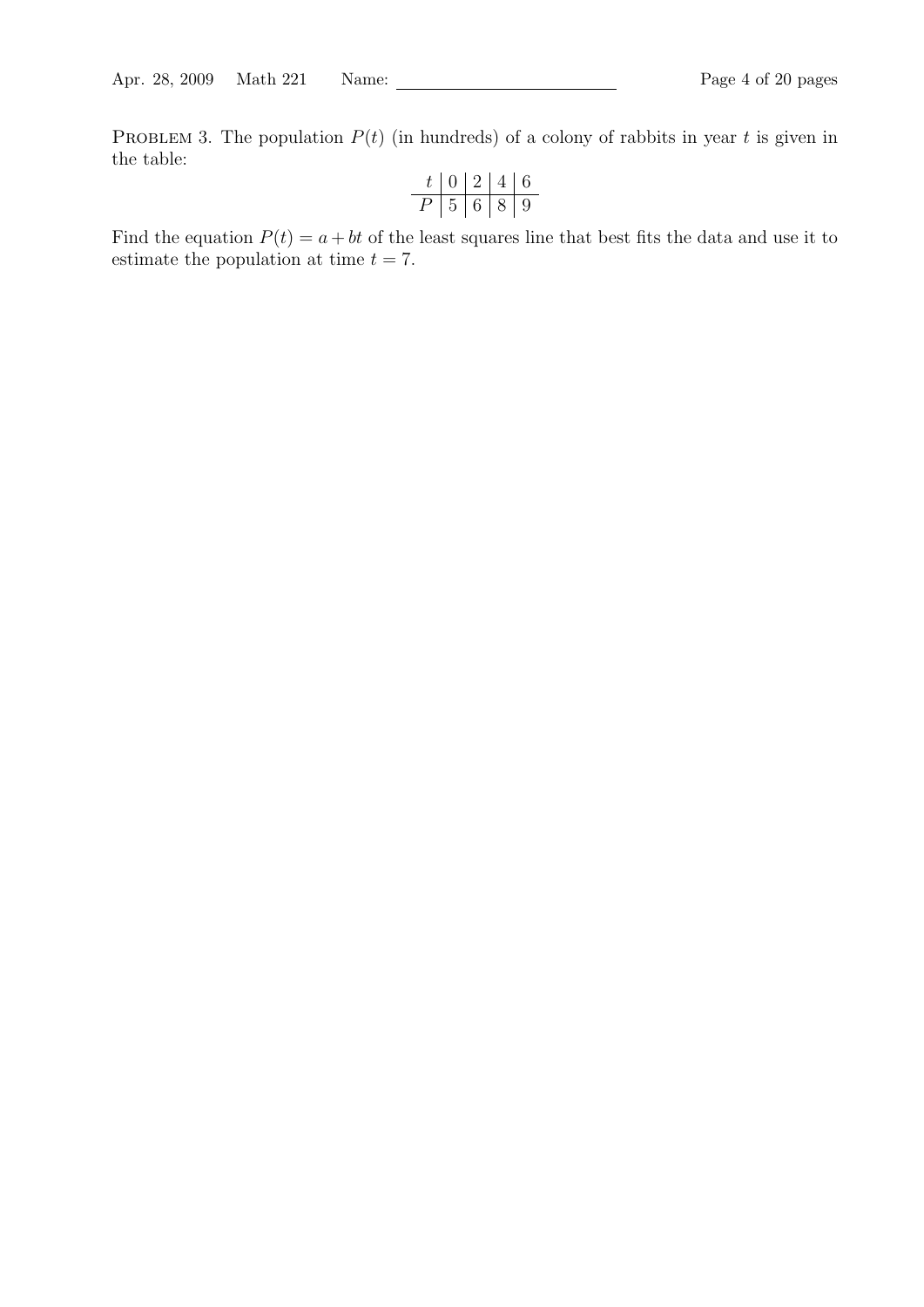PROBLEM 4. Let  $W = \text{Span}\{\vec{w}_1, \vec{w}_2\}$ , where

$$
\vec{w}_1 = \begin{bmatrix} 3 \\ 0 \\ 4 \end{bmatrix}, \quad \vec{w}_2 = \begin{bmatrix} 4 \\ 5 \\ -3 \end{bmatrix}.
$$

If  $T : \mathbb{R}^3 \to \mathbb{R}^3$  is the orthogonal projection onto W, find the standard matrix of T.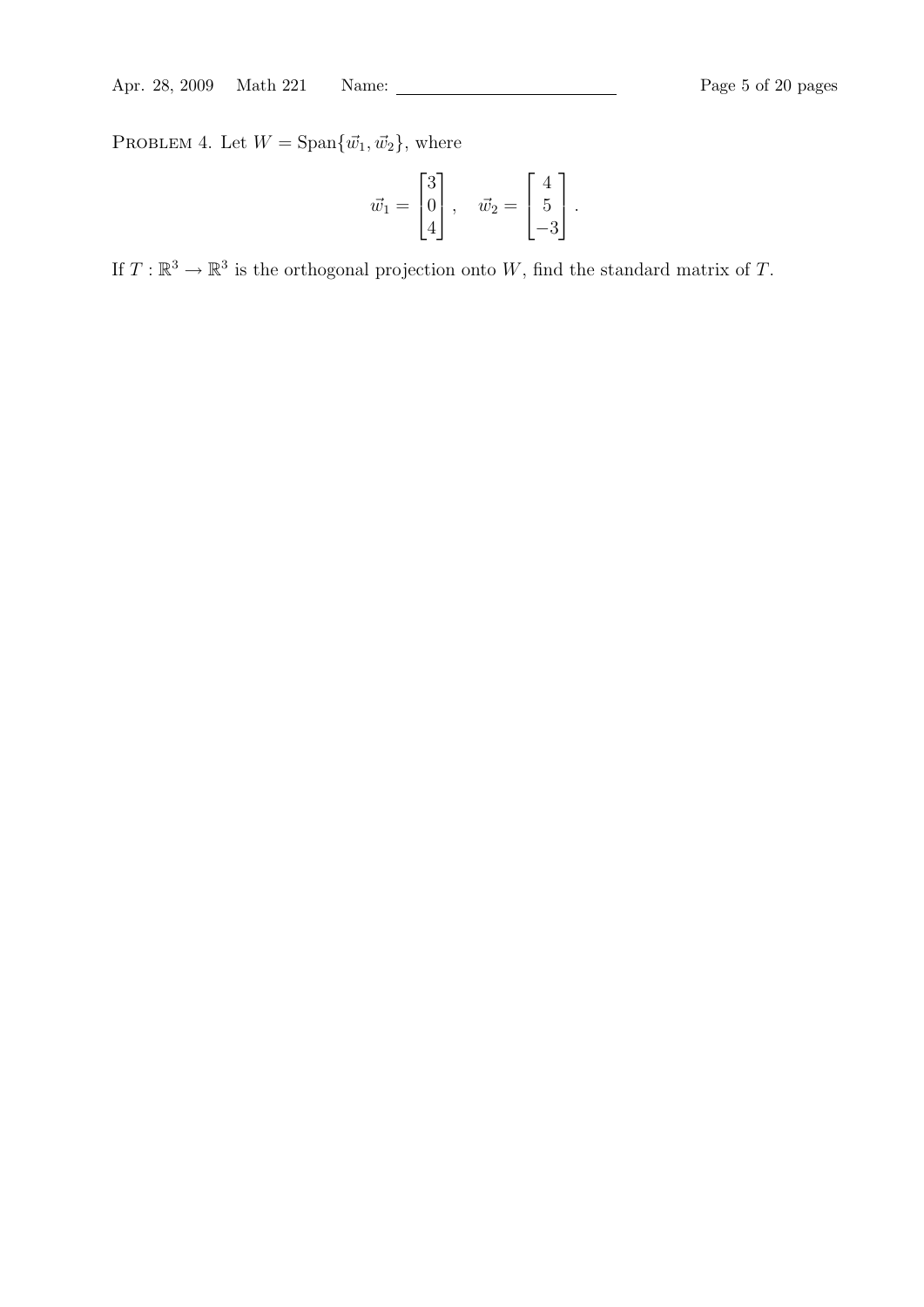PROBLEM 5. Let

$$
W = \text{Span} \left\{ \begin{bmatrix} 1 \\ -3 \\ 1 \\ -2 \end{bmatrix}, \begin{bmatrix} 3 \\ 1 \\ 1 \\ 0 \end{bmatrix}, \begin{bmatrix} 0 \\ 0 \\ 0 \\ 0 \end{bmatrix}, \begin{bmatrix} 1 \\ 2 \\ 0 \\ 1 \end{bmatrix} \right\}.
$$

Find a basis for  $W$  and a basis for the orthogonal complement  $W^\perp.$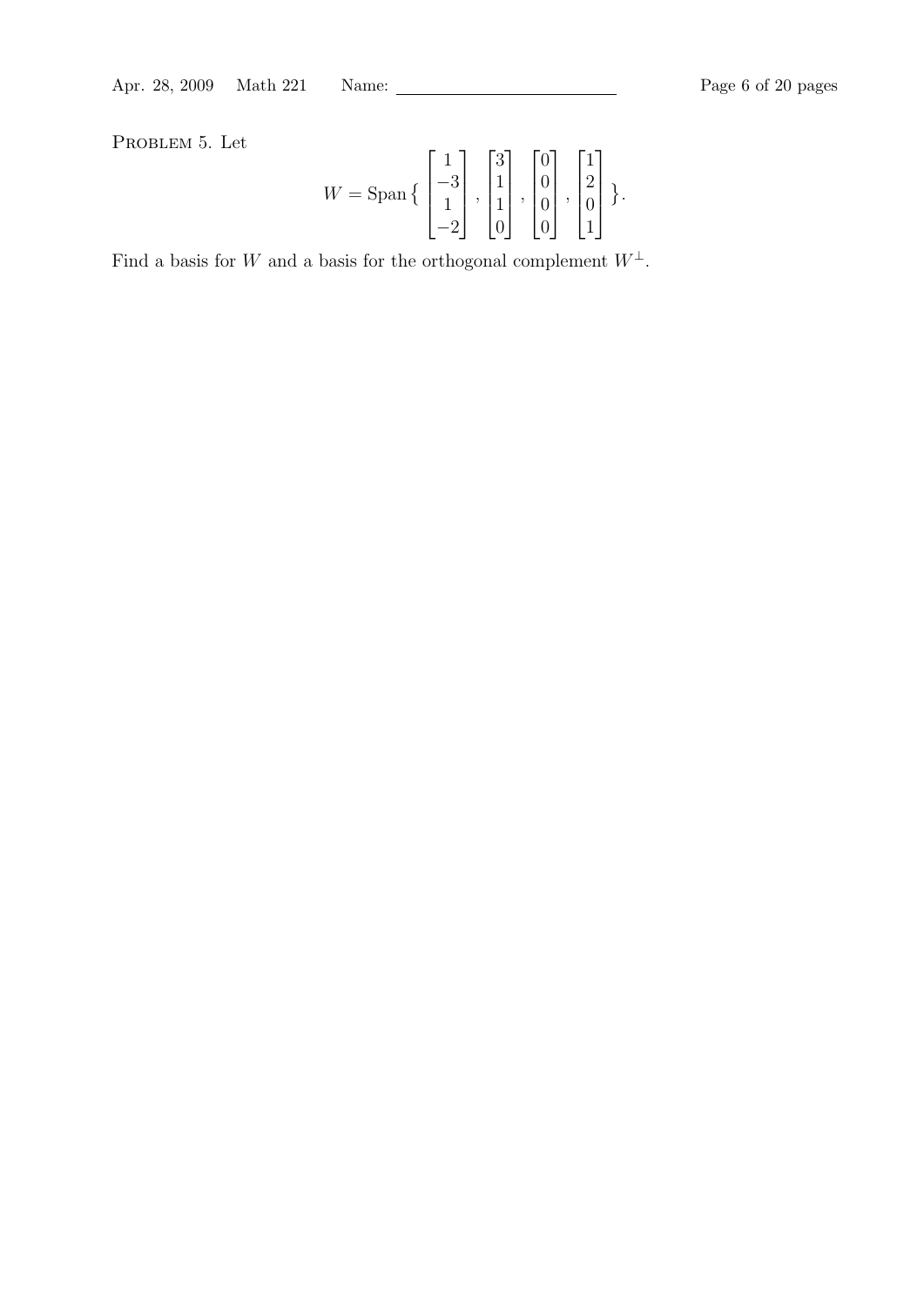PROBLEM 6. If

$$
x_{n+1} = 0.7x_n + 0.6y_n
$$
  

$$
y_{n+1} = 0.3x_n + 0.4y_n
$$

and  $x_0 = 0, y_0 = 3$ , find the limiting values of  $x_k, y_k$  as  $k \to \infty$ .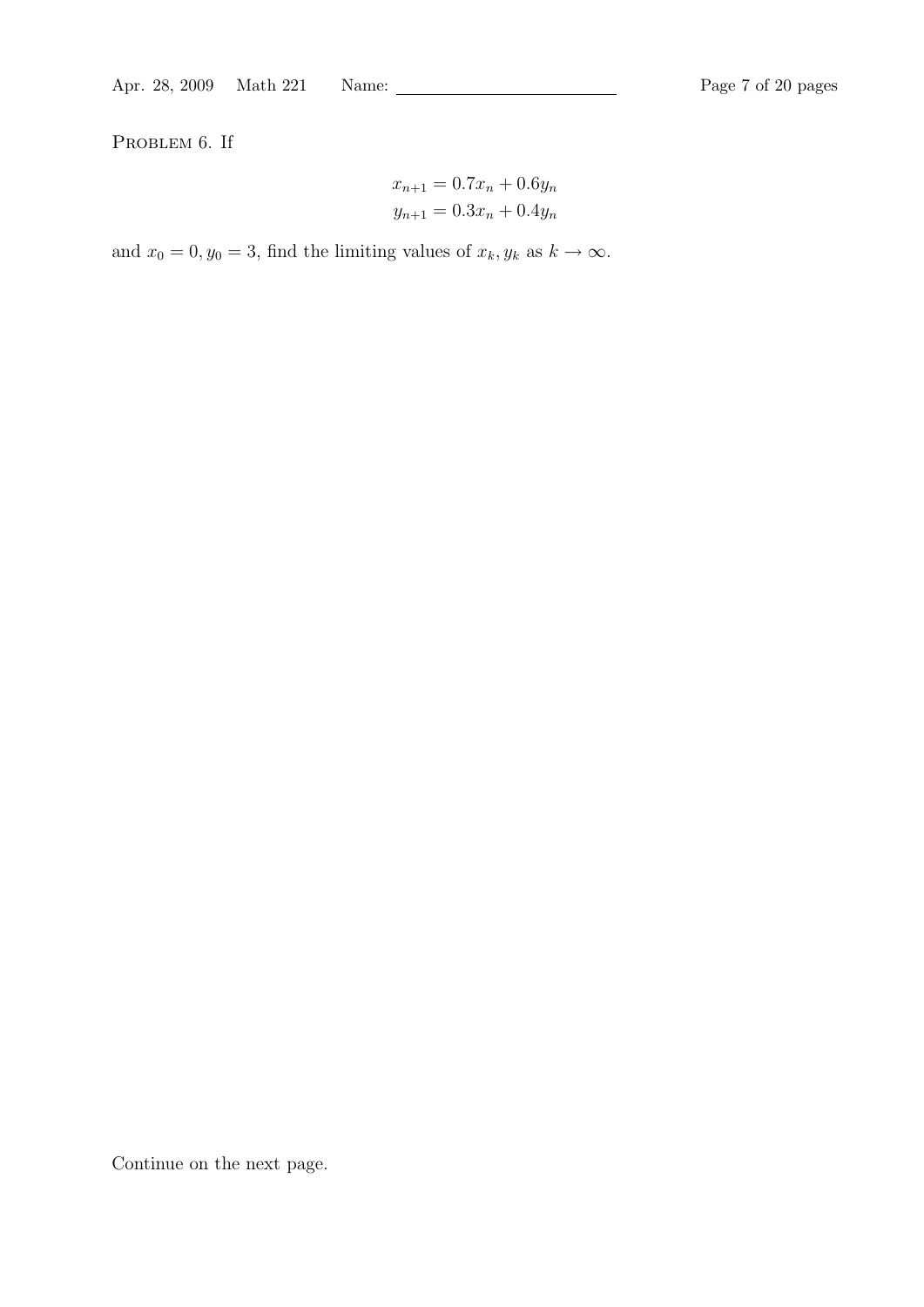Apr. 28, 2009 Math 221 Name: 2009 Math 221 Name: 28, 2009 Page 8 of 20 pages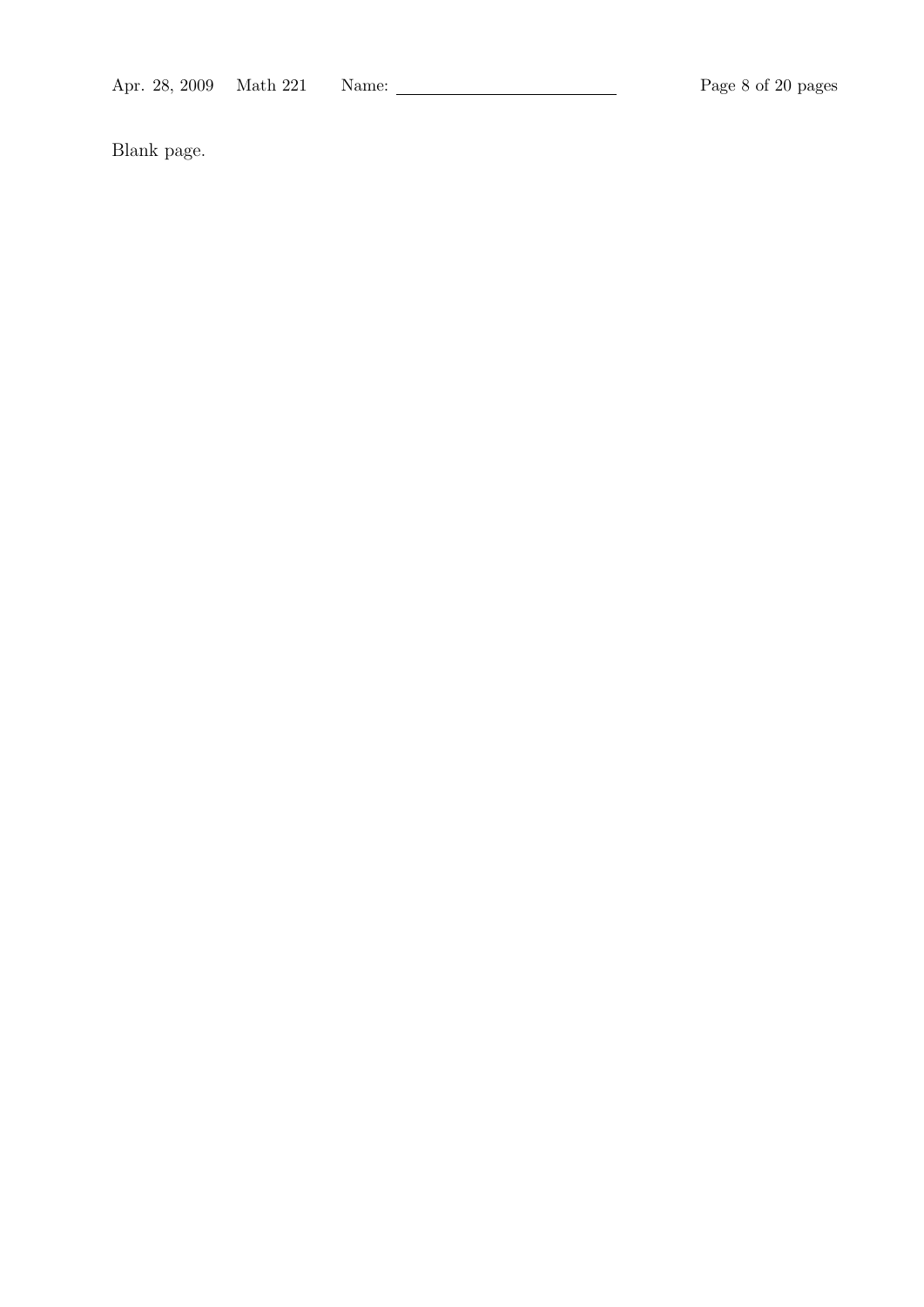PROBLEM 7. Let  $T : \mathbb{R}^2 \to \mathbb{R}^2$  be the reflection across the line  $x_1 + 3x_2 = 0$ , and let A be the standard the matrix of this linear transformation.

- **a.** Find a basis for  $\mathbb{R}^2$  consisting of eigenvectors of A.
- b. Find the matrix A.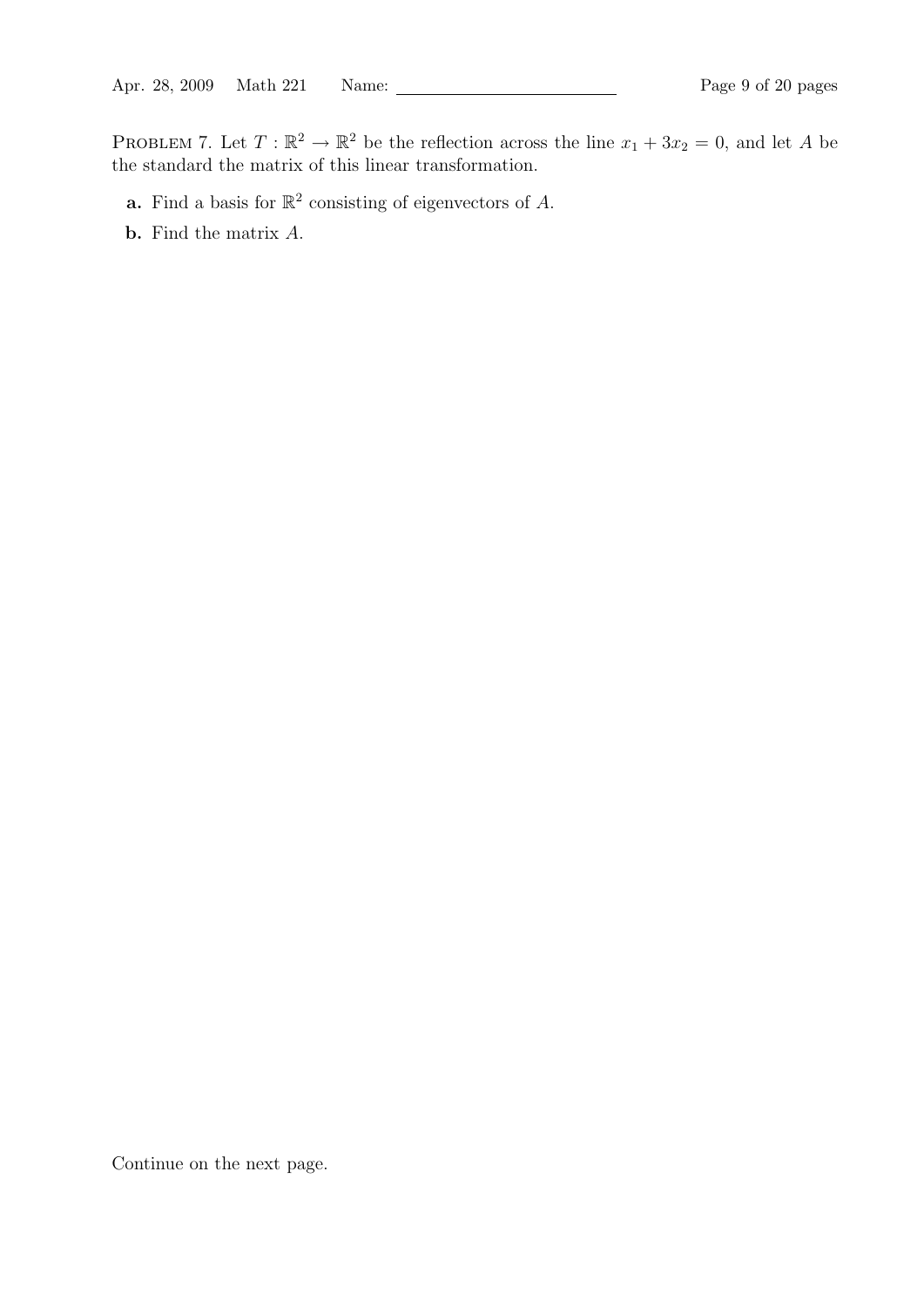Apr. 28, 2009 Math 221 Name: 28, 2009 Math 221 Name: 28, 2009 Page 10 of 20 pages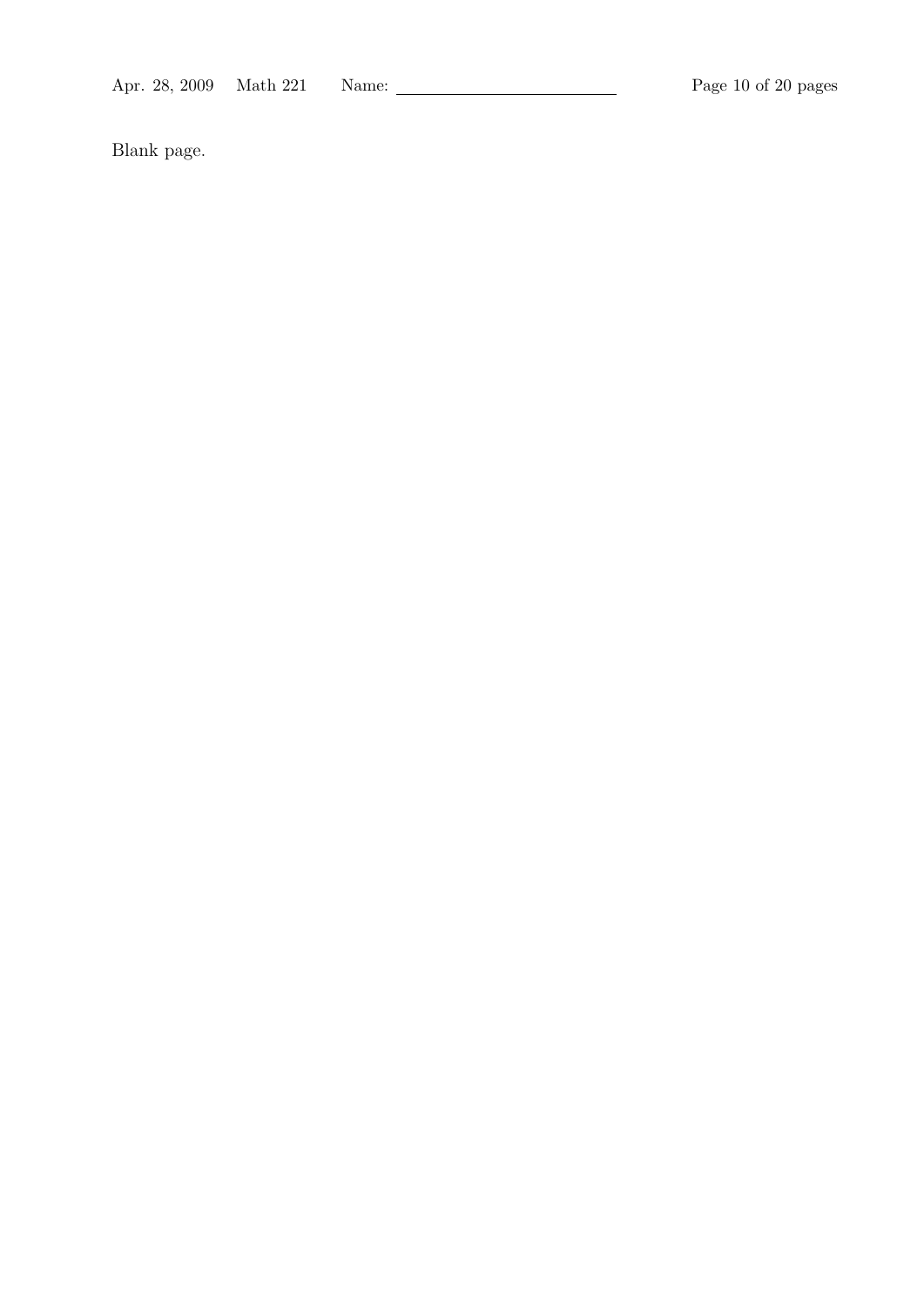PROBLEM 8. Find a formula for  $A<sup>k</sup>$ , where

$$
A = \begin{bmatrix} -1 & 2 \\ 3 & 4 \end{bmatrix}.
$$

You may leave your final answer as a product of three matrices.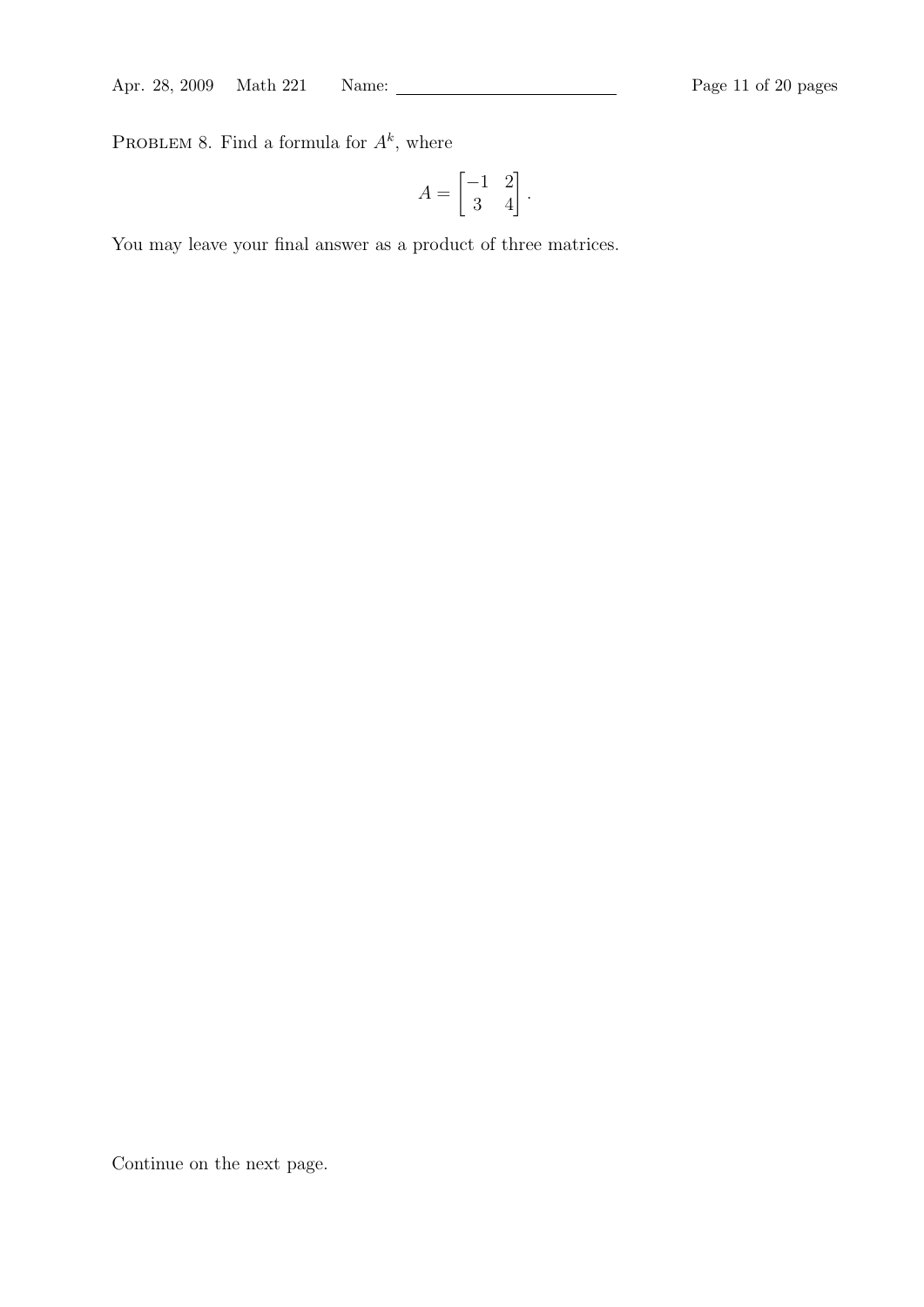Apr. 28, 2009 Math 221 Name: 2009 Math 221 Name: 28, 2009 Page 12 of 20 pages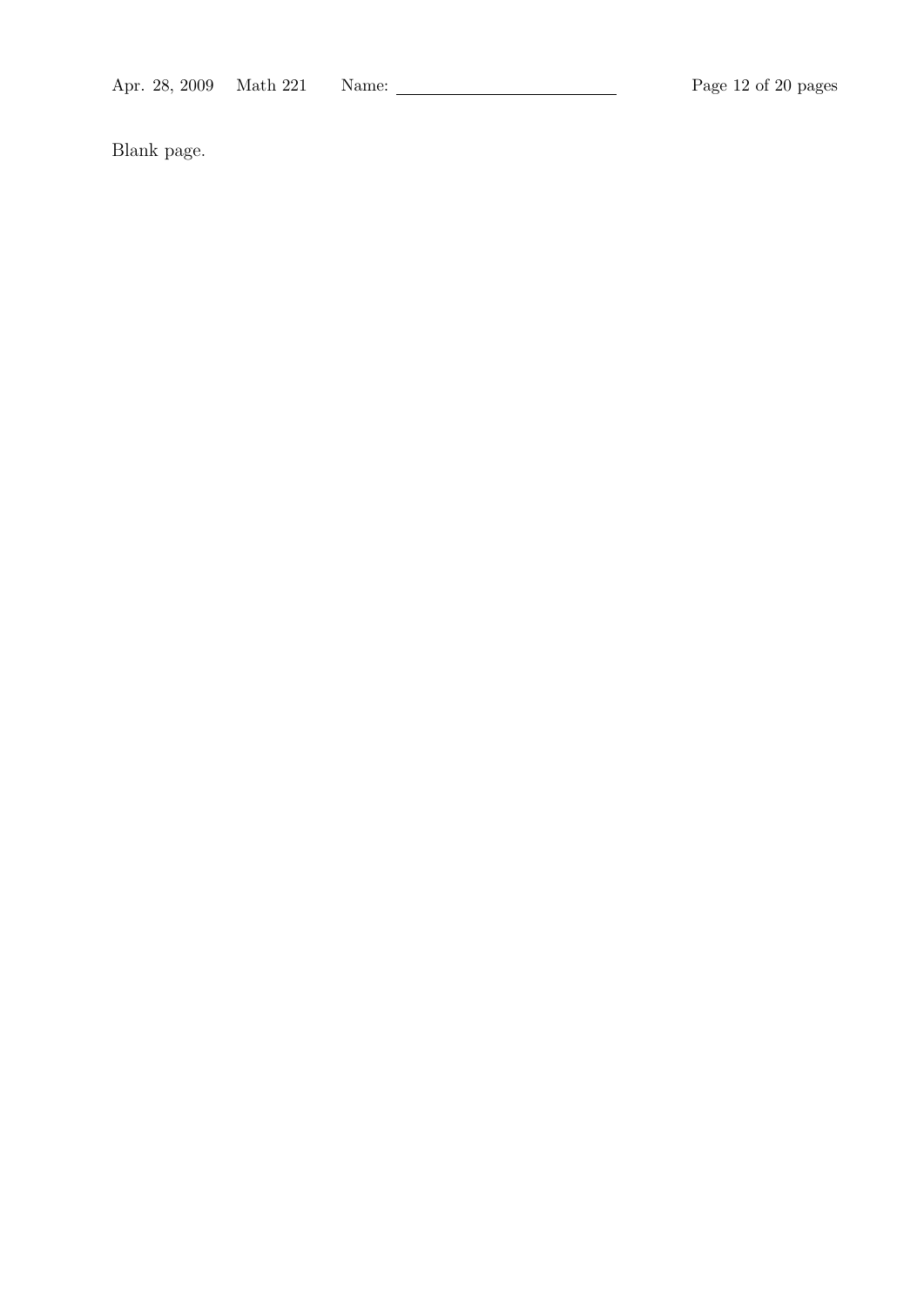PROBLEM 9. Consider the matrix

$$
A = \begin{bmatrix} 0 & 1 & 2 & 3 \\ 0 & 2 & 1 & 3 \\ 0 & 3 & 0 & 3 \end{bmatrix}.
$$

- **a.** Find a basis for  $Nul(A)$ .
- **b.** Find a basis for  $Col(A)$ .
- c. Find the coordinate vector of  $\sqrt{ }$  $\overline{\phantom{a}}$  $\overline{0}$ 1 2 1 relative to the basis of  $Col(A)$  which you found in part b.
- **d.** Find the dimension of  $Nul(A^T)$ .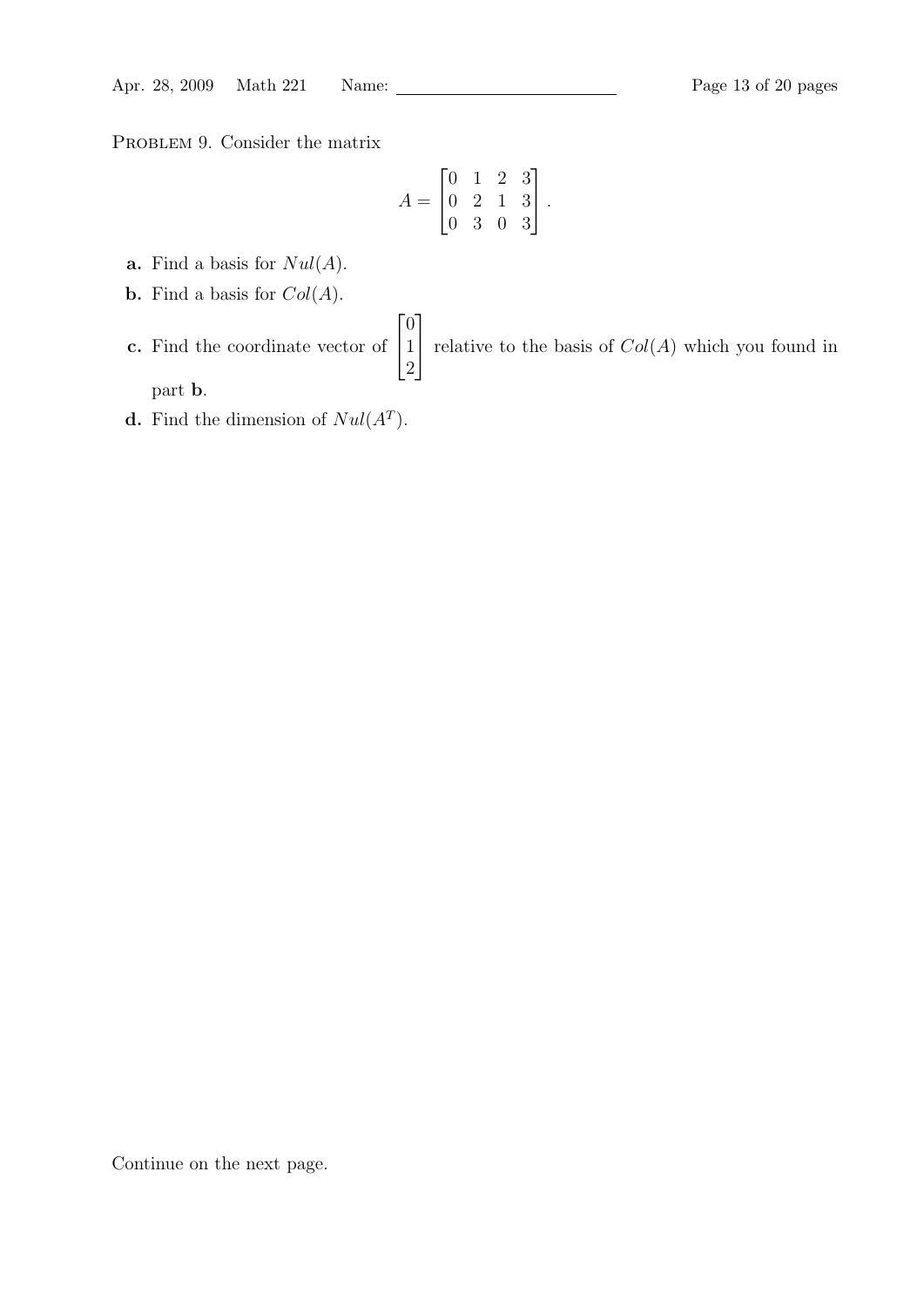Apr. 28, 2009 Math 221 Name: 28, 2009 Math 221 Name: 28, 2009 Page 14 of 20 pages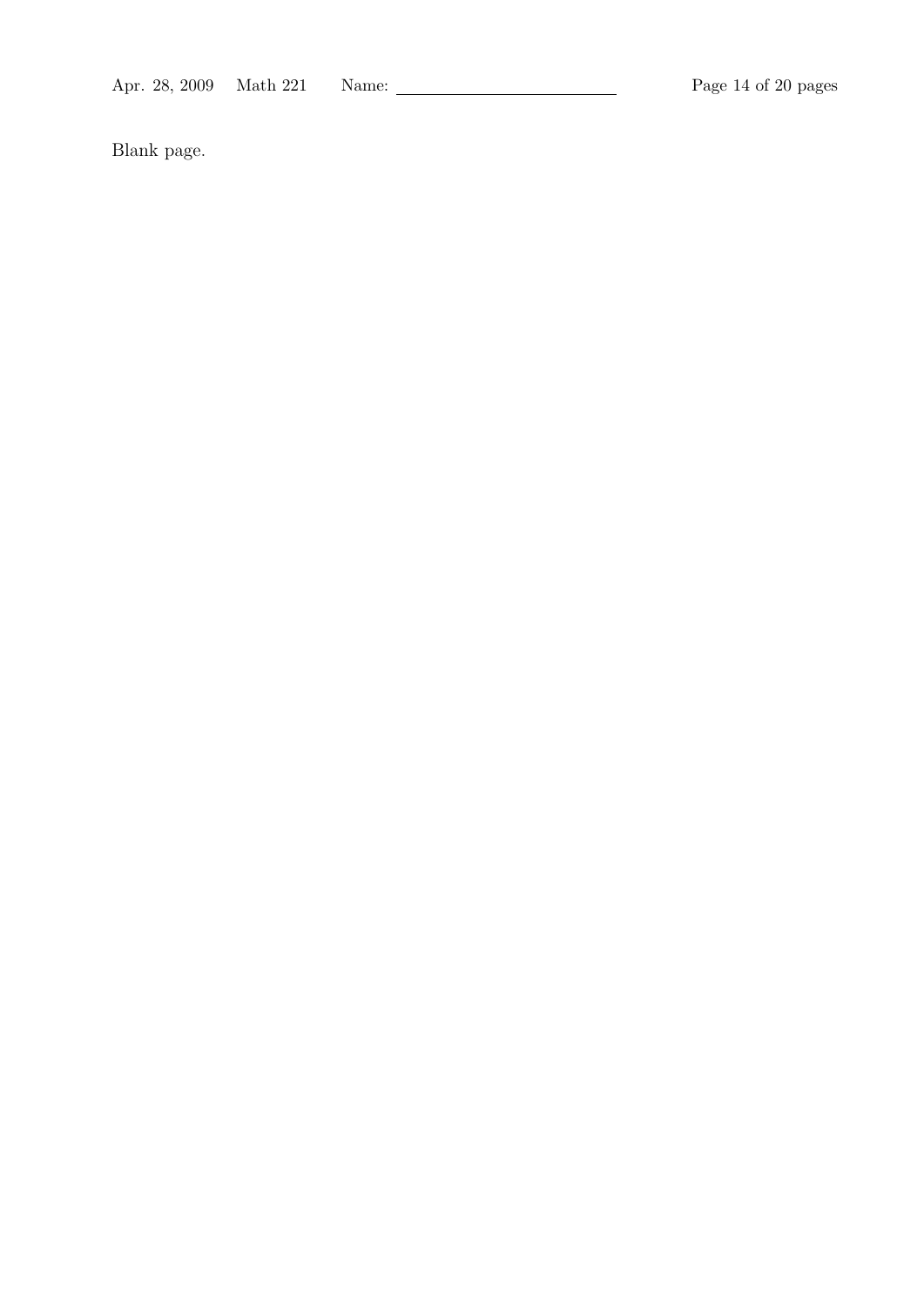PROBLEM 10. Find the inverses of  $A$  and  $AA<sup>T</sup>$ , where

$$
A = \begin{bmatrix} 1 & 3 & -1 \\ 0 & 1 & 2 \\ 0 & 0 & 1 \end{bmatrix}.
$$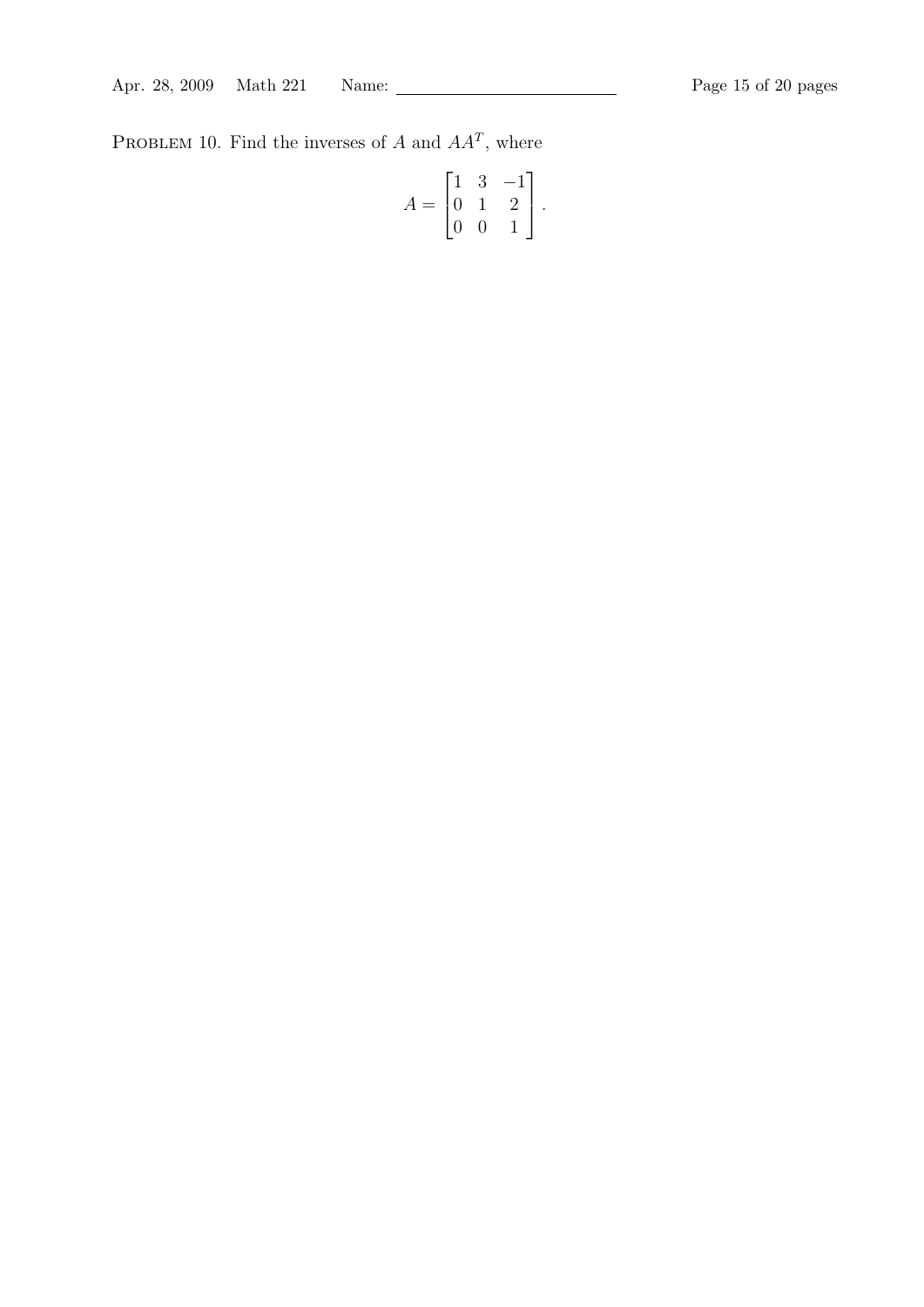Apr. 28, 2009 Math 221 Name: Page 16 of 20 pages

PROBLEM 11. Let

$$
A = \begin{bmatrix} 1 & 0 & 2 \\ 1 & -1 & 1 \\ 1 & 0 & 0 \end{bmatrix}.
$$

- **a.** Find a nonzero vector  $\vec{v}$  such that  $A\vec{v} = 2\vec{v}$ .
- b. Find all eigenvalues of A.
- c. Find a matrix P such that  $P^{-1}AP$  is diagonal, if it exists. If such a P does not exist, explain why. (No need to find  $P^{-1}$ .)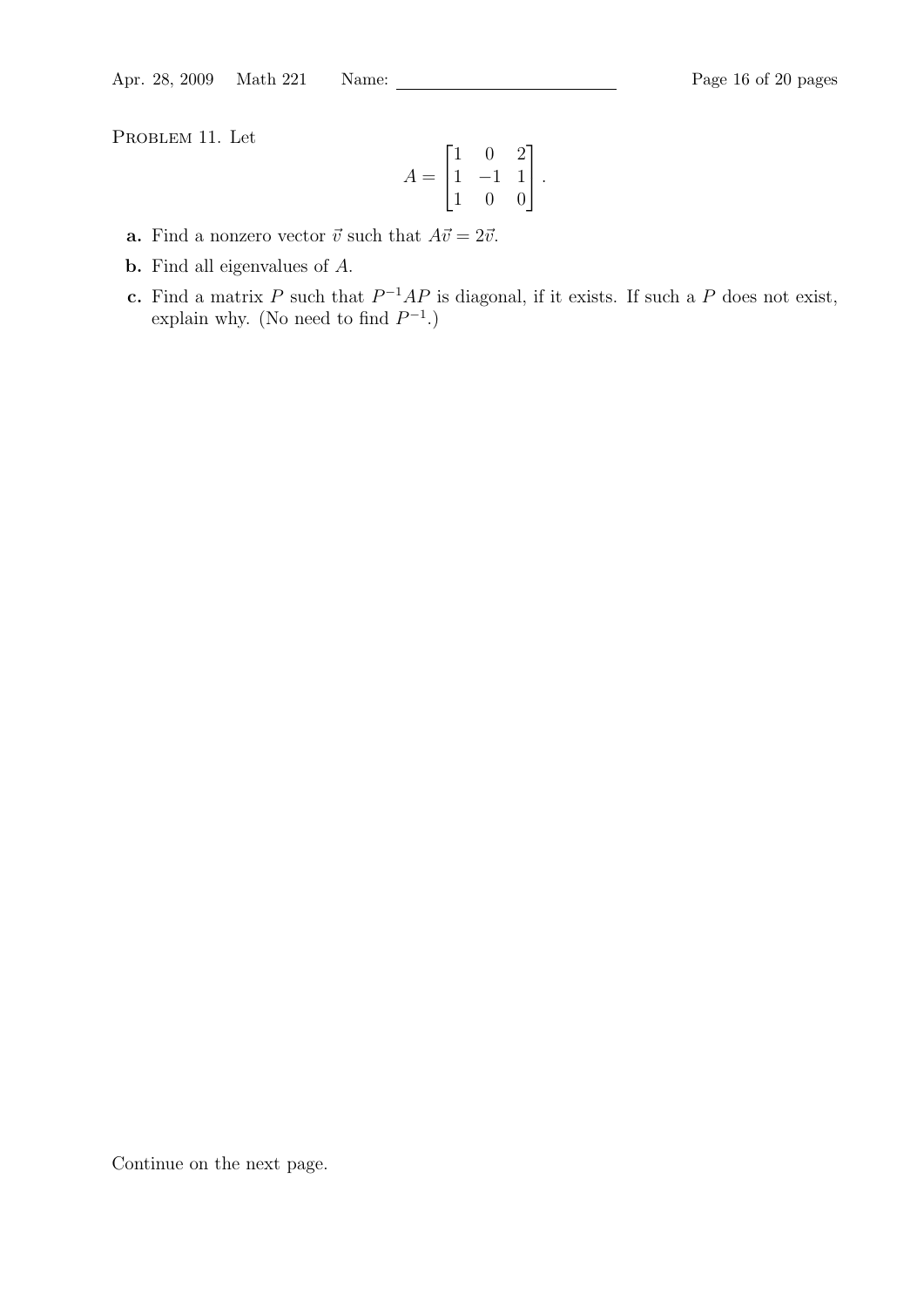Apr. 28, 2009 Math 221 Name: 28, 2009 Math 221 Name: 28, 2009 Page 17 of 20 pages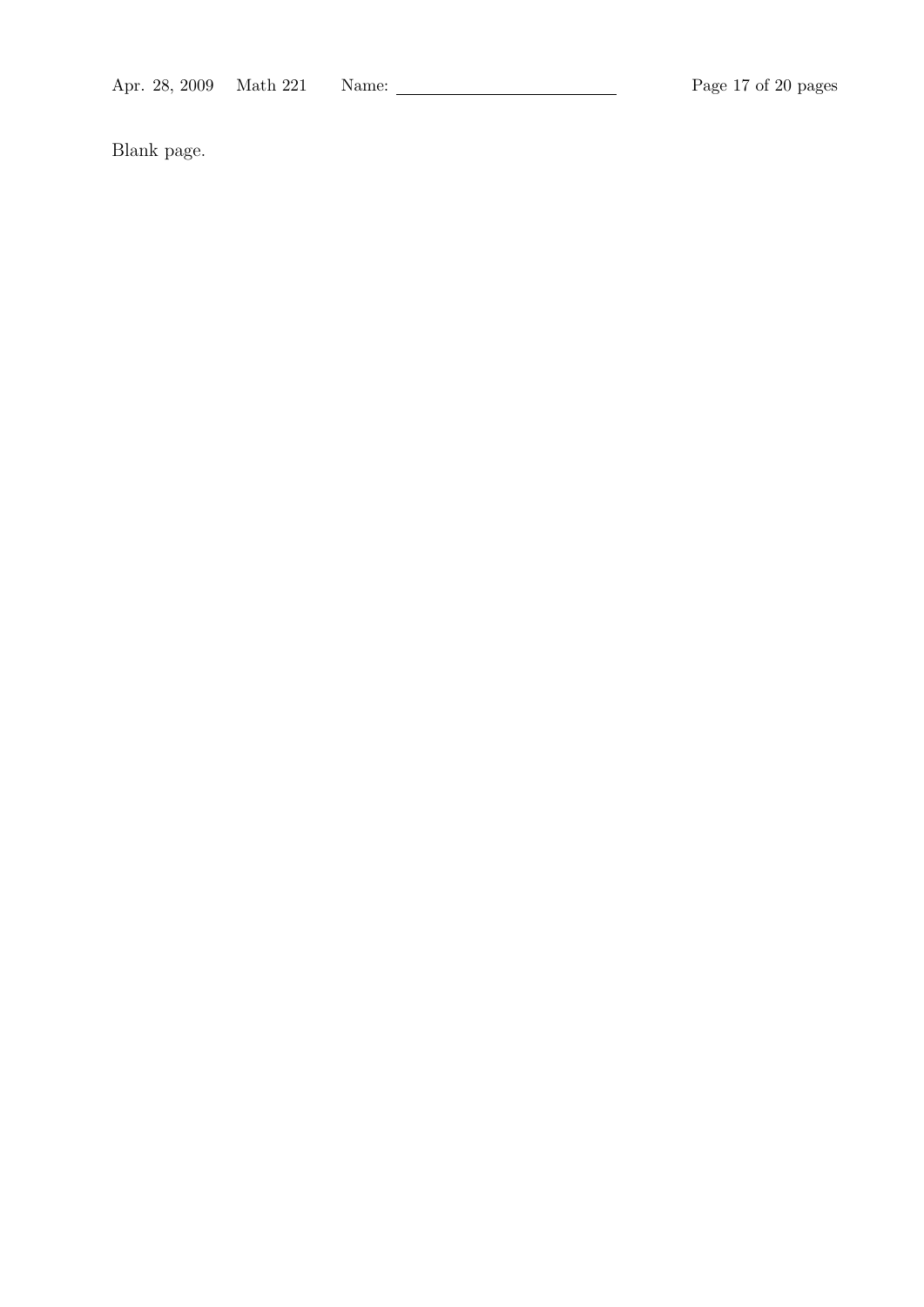PROBLEM 12. Mark each statement either True or False. You do not have to justify your answer.

- **a.** If A is a real  $n \times n$  matrix with  $A^2 = -I$ , then n is even.
- b. Every invertible matrix can be diagonalized.
- c. If A is a  $5 \times 5$  matrix such that  $A + A^T = 0$ , then det  $A = 0$ .
- **d.** If  $\vec{v}$  and  $\vec{w}$  are vectors in  $\mathbb{R}^3$ , then the zero vector in  $\mathbb{R}^3$  must be a linear combination of  $\vec{v}$  and  $\vec{w}$ .
- e. The sum of two eigenvectors of A is again an eigenvector of A.
- **f.** If  $T : \mathbb{R}^5 \to \mathbb{R}^4$  is a linear transformation, and if  $\vec{v}_1, \vec{v}_2, \vec{v}_3$  are vectors in  $\mathbb{R}^5$  such that  $T(\vec{v}_1), T(\vec{v}_2), T(\vec{v}_3)$  are linearly independent, then  $\vec{v}_1, \vec{v}_2, \vec{v}_3$  must be linearly independent.
- **g.** If an  $n \times n$  matrix A is not invertible, then the columns of A must be linearly dependent.
- h. If a matrix A has k distinct eigenvalues, then  $Rank(A) \geq k$ .
- **i.** There is no matrix A with eigenvectors  $(1,1,1)^T$ ,  $(1,0,1)^T$ , and  $(2,1,3)^T$  with corresponding eigenvalues  $1, -1, 4$ .
- j. If  $\vec{v}$  is an eigenvector of A, then  $\vec{v}$  is also an eigenvector of 2A.